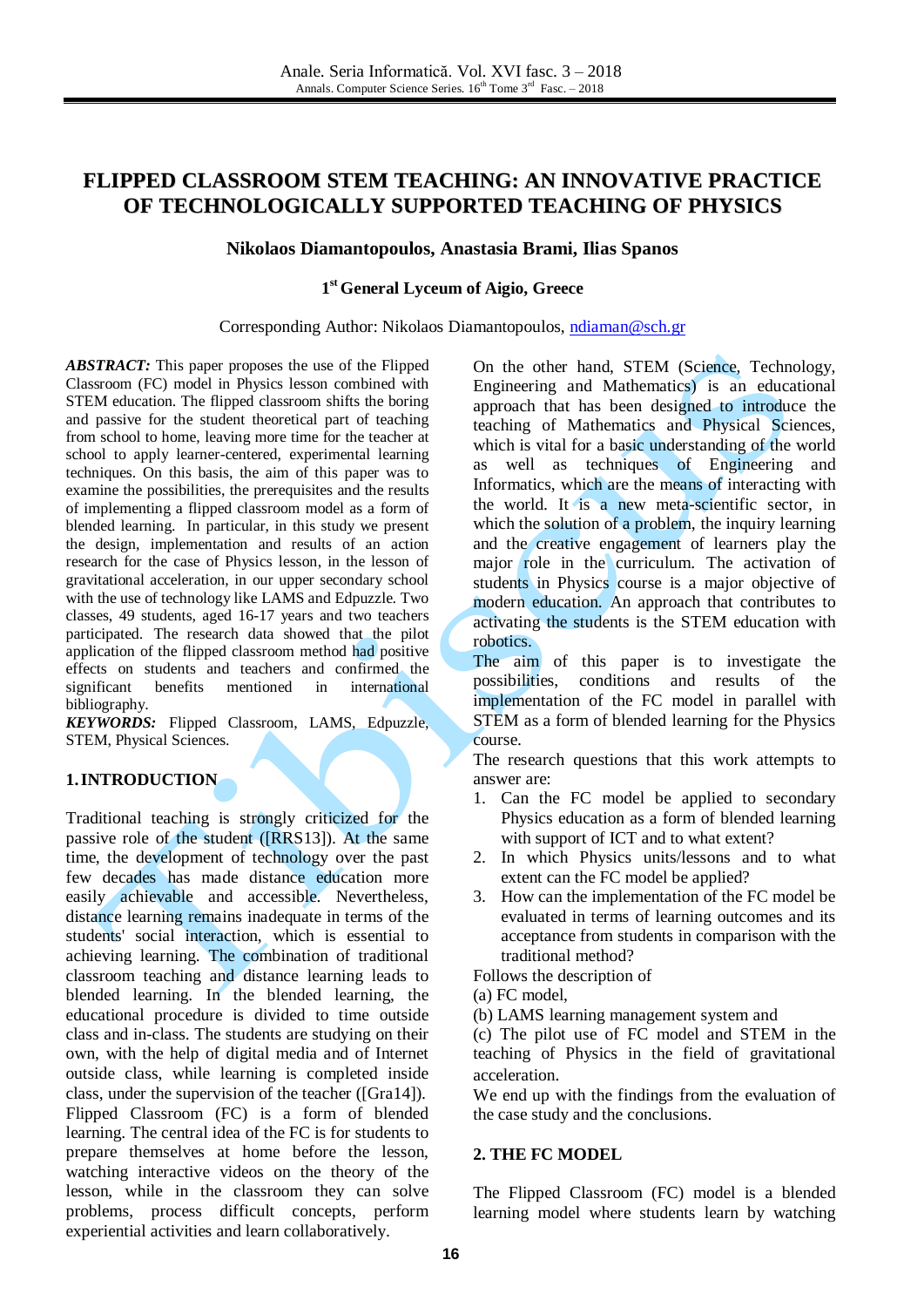video lectures or other educational material at home while homework is done in the classroom with the teacher and students discussing and solving problems. The teacher in classroom supports the students whenever they have difficulty. Their role is shifted from the traditional lecture to guidance, support and personalization ([BV13]). The implementation of FC model requires the use of distance learning platform, and here comes the contribution of technology. Using video or other digital material outside the class by itself is not enough. The emphasis should be on students becoming an active part of their own learning rather than objects of teaching.

In theory, the FC model is based on Piaget's collaborative learning, Vygotsky's contructivism and Kolb's experimental learning ([BV13]). According to Piaget, the experience and social interaction that happens in classroom activities of the FC class are important learning factors. Collaborative learning, i.e. collaboration between students and between students and teachers in the learning process, has been proven to improve understanding and encourage students to engage in discussions, thus leading to the creation of knowledge through dialogue ([KB13]). Also, according to Vygotsky, the social environment greatly affects the students' perception of the world. In the FC class, there is plenty of time for the students to interact with their classmates and the teacher. Finally, Kolb highlights experience and action as components of the learning cycle, i.e. the elements promoted by the FC, since this model enables the students to pass the passive role in the home so that they can devote time for action and experience in the classroom.

The FC model comprises three stages of preparation and application (a) prior to class, (b) in class and (c) post class ([EIL14]). The initial and final phases (before and after the class) are carried out by the students remotely, from home, using a digital platform and appropriate educational material. Students can see the digital material as many times as they want, focus on whatever points they want in their own space and at their own pace. While watching the video lecture, students can also control their level of knowledge and depending on their performance and after finding out their potential weaknesses, they can go back to the digital material,

watch the video again or extend their knowledge further if they want ([EIL14]). The intermediate phase (within classroom) takes place in the classroom, using active and participatory teaching techniques. In the FC, students are encouraged to combine the information they have obtained outside the classroom and interact with it and their classmates in a way that demonstrates that they have become active users of the information based on their personal experiences, critical thinking and group interaction ([BOW11]).

For our action research, the module of gravitational acceleration was selected from the Physics course, which according to the curriculum is taught in two hours, preferably in the laboratory.

## **3. THE PLATFORM LAMS**

The Learning Activity Management System LAMS [\(http://lamsfoundation.org\)](http://lamsfoundation.org/) is a platform that implements the ideas of learning design ([Dal03]). LAMS supports designing, writing, managing and monitoring the implementation of courses in the form of sequences of learning activities. LAMS enables the creation of not only individual but also collaborative learning activities, both in person and online. The creation of sequences of learning activities can be done by manipulating virtual object representations in a particularly friendly user interface. The sequences of learning activities for a scenario, a lesson or a part of a lesson can be saved and reused  $([P+10])$ . The LAMS platform was chosen because it enables an easy way of supervision. In other words, we can follow the course of the students' study and gather statistical data, such as the student's time spent in the various modules, their performance in various exercises, etc.

### **4. THE LESSON OF GRAVITATIONAL ACCELERATION WITH FC AND STEM**

We design a lesson for gravitational acceleration, based on the teaching objectives as they are mentioned in the curriculum and adapted to the three parts, which correspond to the three phases of FC model (Figure 1).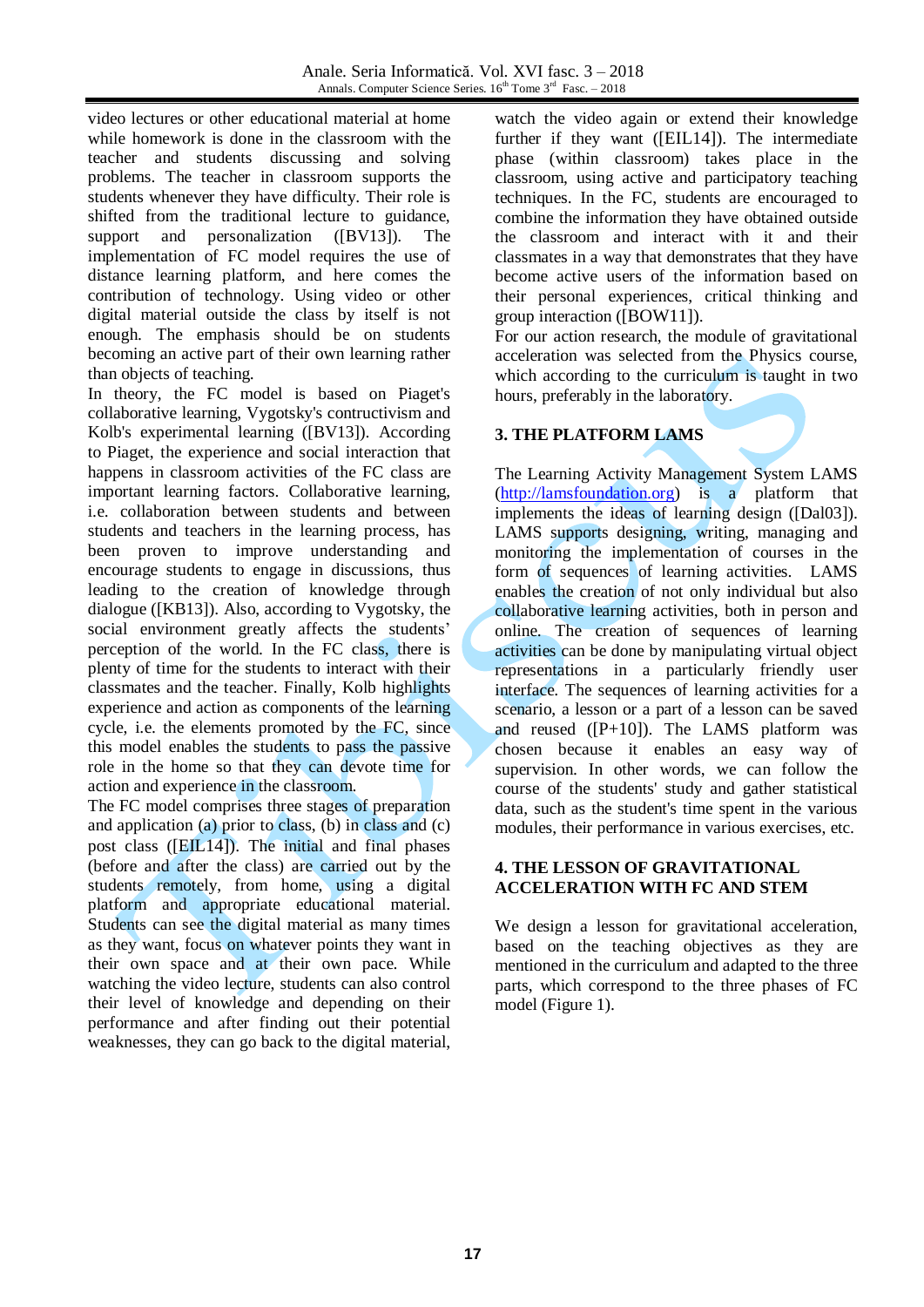Anale. Seria Informatică. Vol. XVI fasc. 3 – 2018 Annals. Computer Science Series.  $16^{th}$  Tome  $3^{rd}$  Fasc.  $-2018$ 



**Figure 1. The general design of the LAMS course**

#### **4.1 Pre-class activities**

The first part of the lesson was digital and concerned the distance study of students at home before school teaching time. At this stage, students were encouraged to study at home, at their own pace and time, and this included: **a)** an introductory page **b)** a page with the objectives and the expected results of the lesson, **c)** audiovisual material: video presentations of the gravitational acceleration phenomenon, **d)** a videotaped experiment of gravitational acceleration which describes the theory analytically and with realistic examples; **e)** the corresponding pages of the school digital book for study; and **f)** optional external material for further study.

We uploaded all videos in the Edpuzzle platform for further processing and added questions relevant with the content of video. The students had to answer the questions in order for the video to go ahead. In this way, we checked who watched the video and if they understood it. The lesson was published at URL [http://lamscommunity.org/lamscentral/sequence?seq\\_](http://lamscommunity.org/lamscentral/sequence?seq_id=2264829) [id=2264829](http://lamscommunity.org/lamscentral/sequence?seq_id=2264829) with title ["Gravitational](https://lamscommunity.org/lamscentral/dl?seq_id=2264829) Acceleration - [LegoEV3\\_Python](https://lamscommunity.org/lamscentral/dl?seq_id=2264829) - PROBOT".

### **4.2 Activities within the classroom**

The second phase of FC lesson took place in the classroom by means of LAMS platform. Students

were already divided into groups of five. The planned classroom activities were as follows:

 $\triangleright$  Talk about videos they viewed at home - Checking pre-requisite knowledge with questions. (10 ')

 $\triangleright$  Activity -Engineering. The students built in groups a Lego Mindstorms EV3 robot drop tower of a ball equipped with suitable sensors. Instructions were downloaded from LAMS platform. (60 ')

 $\triangleright$  Activity –Programming. The students programmed a Lego robot in Python language for calculating (g) and submitted it in LAMS platform. (90 ')

 $\triangleright$  Activity –Presenting. Each group presented its experiment to the whole class, while the others groups commented each solution. (20 ')

Since it was the first time that the lesson with FC model was tested, we devoted 10 minutes to discuss with students about the video lectures they had seen at home. They all liked the process and described it as original and entertaining. The queries about the videos were less than expected. The Lego constructions with the programming excited students because they did something practical. Students had the ability to move free in space and cooperated harmoniously to succeed the best result as a group. Often, the groups had been interacting with each other by getting ideas, controlling their results, helping each other and comparing their creations and their findings. The presentations of the students were very good and all the comments very interesting. The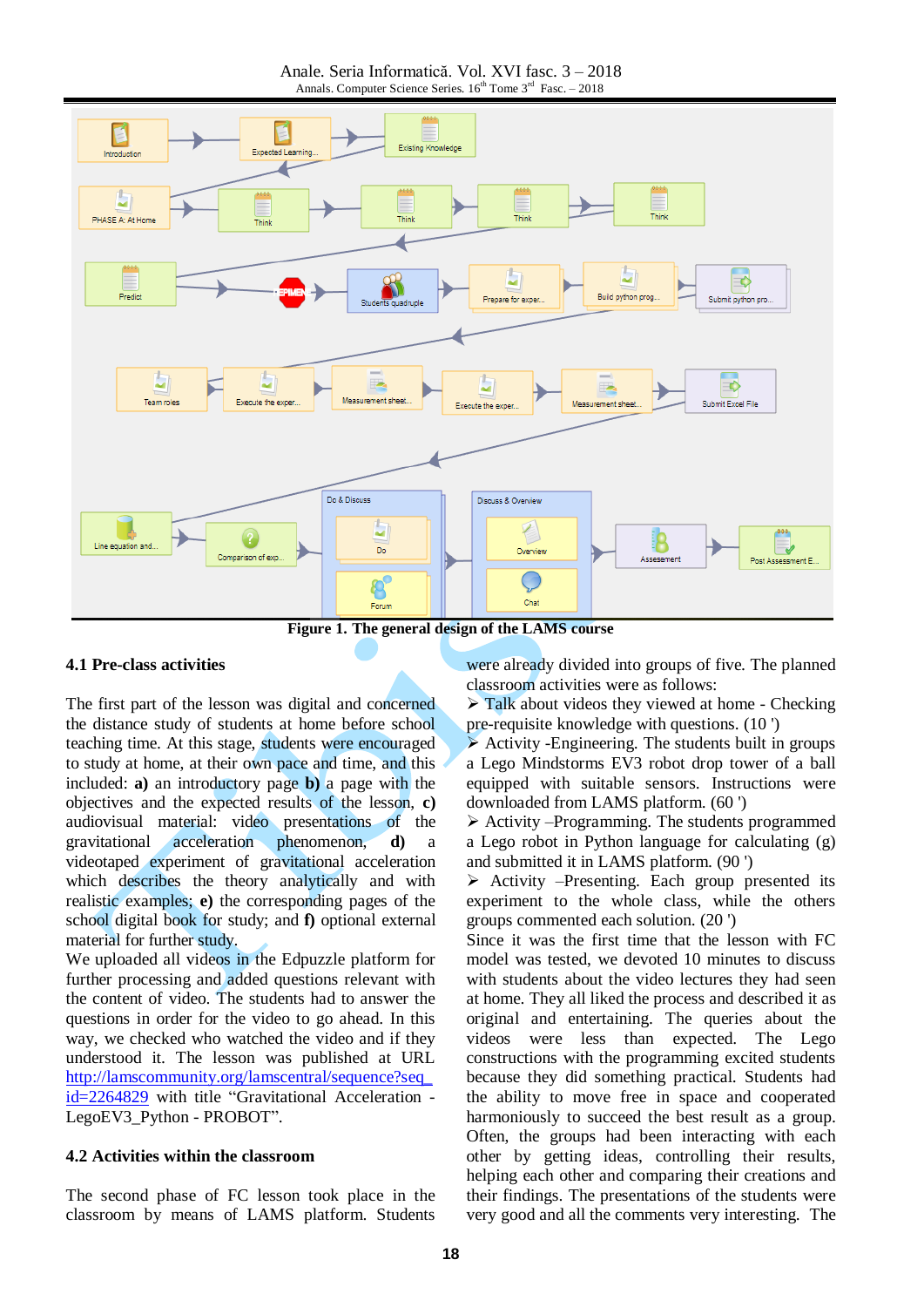best Lego construction has remained in the class as surveillance material for the next attempts of FC.

We should note that instant messaging was also enabled in LAMS so that students can exchange ideas, opinions and whatever they want, even when accessing from home. In addition, there was one "I speak with the teacher" support activity, where students could submit their queries or opinions.

### **4.3 Activities after the lesson**

The penultimate activity concerned the optional completion of a worksheet. This activity was completed at home and provided an opportunity for revision and further study. The last activity included a short evaluation sheet which was completed digitally. The lesson ended with a congratulatory announcement.

## **5. METHODOLOGY**

The present action research was conducted within the framework of the DREAM Erasmus+ KA201 project in which the three authors take part. Initially we asked the Physics teachers of our school to choose a subject of Physics for the period of research  $(2^{nd}$ quarter 2016-2017). Based on their responses, we chose to teach the gravitational acceleration concept with the FC methodology. Two experimental classes of 49 students of the  $10^{th}$  grade of 1st General Lyceum of Aigio took part in the research. Gravitational acceleration concept was also taught in another 2 control classes by the conventional method of teaching.

At first, we searched and found relative videos of duration smaller than 10 minutes. Each video was shared with the students using the LAMS digital platform through which students were led to another video hosting platform, Edpuzzle. Students were watching videos and were answering questions that we had incorporated into videos to make the process more interactive and to ensure active viewing. Via the platform Edpuzzle, we got feedback if each student saw each video, how many times they saw it and in which questions they answered correctly.

In the second phase, STEM robotics activities were conducted in the classroom. On the third and last phase of FC, after class, FC process was completed with a written test of the students on the cognitive aims of the lesson. In February 2017, the students of both the experimental and control classes responded in the classroom to a brief examination. The test was created in collaboration with the Physics teachers. The grading was all done by the Physics teachers. The results of the students were: Experimental classes: Average = 16.8 / 20, Control classes: Average  $= 15.2 / 20$ .

During the survey, the teacher activities and impressions, as well as any problems coming from the application of FC methodology were recorded through systematic observation. Finally, the views of the students of the target group and of the two candidates FC Physics teachers attending our courses were also recorded.

### **6. DISCUSSION & CONCLUSSIONS**

From this action research we concluded that FC can be implemented fairly easily by each teacher with basic ICT skills, provided that they are willing to change the teaching style and to devote time for the creation or discovery of educational content. As a prerequisite for the success of the FC method, parental agreement and appropriate student education in the new method are necessary.

The benefits of the FC in our classes were particularly important and summarized in better management of teaching time leading to a better understanding of the subject, increased student participation and improved learning outcomes. Various technical difficulties emerged but were solved with good mood and flexibility in design and implementation. The answers of students in the feedback questionnaire revealed that 80% of them felt that the video lessons and the STEM activities inside the class helped them to better understand the subject and that they prefer learning with this model to the traditional one.

As to whether the learning outcomes were affected by the FC, this was answered by the comparison of the experimental classes versus the control classes in rating, which shows that the experimental classes outperformed the control classes in test.

As shown by the students' feedback on the feedback questionnaire, the majority of students were pleased with the implementation of the FC model and they wanted us to continue applying and extending it to other lessons. They evaluated positively the questions contained in the video tutorials and determined that the maximum duration of an effective video lesson should be up to five (5) minutes.

By supervising the course in LAMS, we were able to observe that students' interaction with the teaching material (presentation, video, book and external material) varied from student to student and was different between different types of digital learning objects. The lesser engagement concerned the optional material for further information followed by the study of the extract of the book. The video presentation and experimental videos have the highest viewing rate (both in time and in revision), which confirms the preference of students in contemporary, interesting, interactive, audio-visual material. Especially, the experimental video cultivates